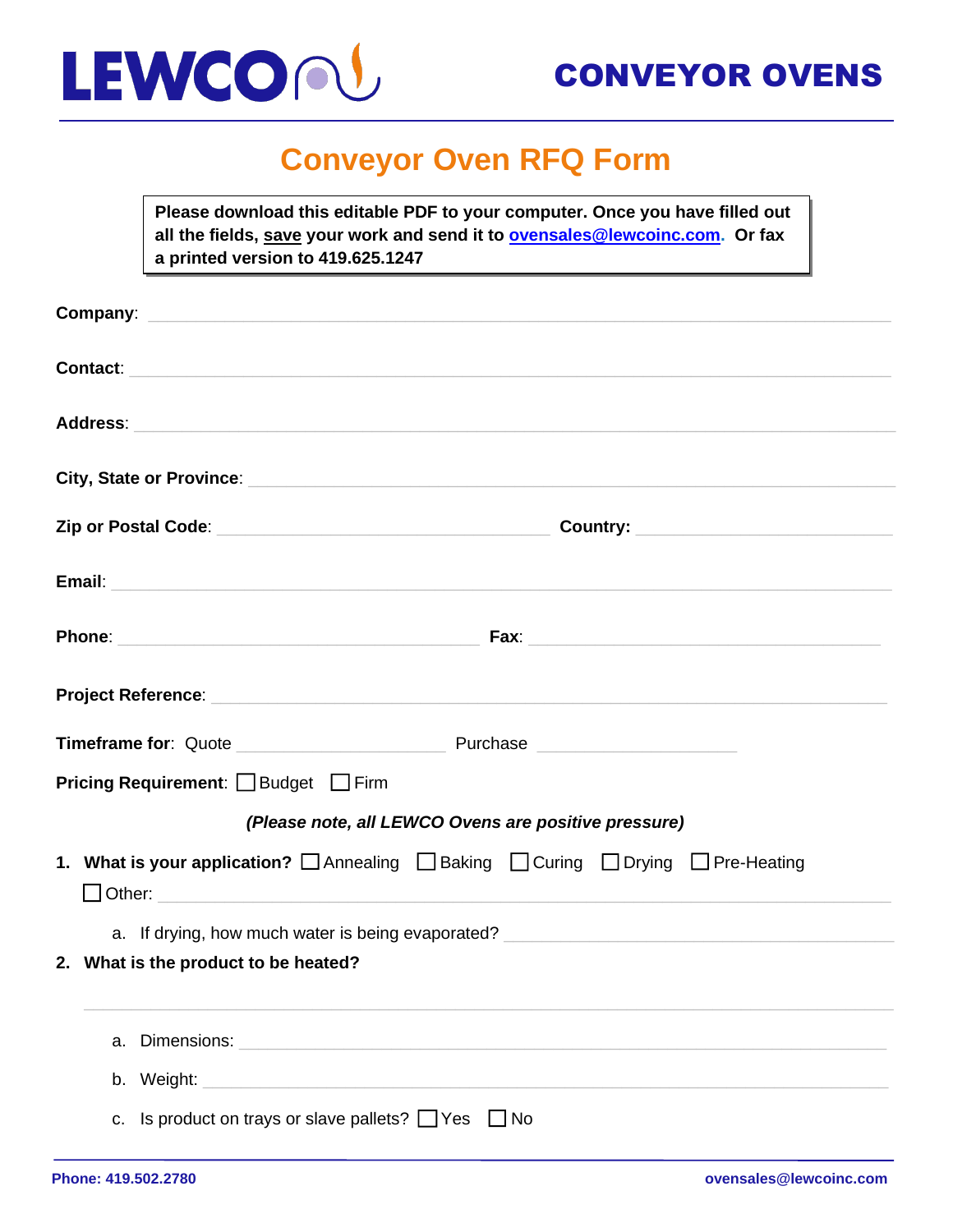

- **3. What is the required width of the conveyor?** \_\_\_\_\_\_\_\_\_\_\_\_\_\_\_\_\_\_\_\_\_\_\_\_\_\_\_\_\_\_\_\_\_\_\_\_\_\_\_\_\_\_\_\_\_\_\_
- **4. What is the required length of the oven** *OR* **what is the required time the product must be in the oven?** *(Please note, there is a gradient zone on each end of the oven)*
- **5. Conveyor speed** *or* **rate:**  ❑ Continuous: \_\_\_\_\_\_\_\_\_\_\_\_\_\_\_ inches/ minute ❑ Indexing Index Frequency: The minutes Dwell Time: **Example 1** minutes **6. Is there a known controlled or critical temperature the product must reach?** ❑ Yes ❑ No a. Does the product need to reach a critical temperature or be exposed to a set temperature? b. If yes, is there a controlled rate or critical time requirement to bring the product up to temperature? **7. How long must the product be subjected to operating temperature ("soak" or dwell time)? 8. What is the required height inside the oven?** \_\_\_\_\_\_\_\_\_\_\_\_\_\_\_\_\_\_\_\_\_\_\_\_\_\_\_\_\_\_\_\_\_\_\_\_\_\_\_\_\_\_\_\_\_\_ **9. What is the maximum required operating temperature (max. oven set-point)?** \_\_\_\_\_\_\_\_\_\_ ❑F ❑C **10. What is preferred heating medium?** ❑ Direct Fired Natural Gas❑ Electric ❑ Steam/ Hot Oil ❑ Other**:** \_\_\_\_\_\_\_\_\_\_\_\_\_\_\_\_\_\_\_\_\_\_\_\_\_\_\_\_\_\_\_\_\_\_\_\_\_\_\_\_\_\_\_\_\_\_\_\_\_\_\_\_\_\_\_\_\_\_\_\_\_\_\_\_\_\_\_\_\_\_\_\_\_\_\_\_\_ **11. Are any solvents, flammable volatiles, or combustible materials present?** ❑ Yes ❑ No *\*If yes, you will need a "Class A" Oven under NFPA 86 Standard for Ovens & Furnaces* a. If solvents are present, what is the quantity or "solvent load"? \_\_\_\_\_\_\_\_\_\_\_\_\_\_\_\_\_\_\_(gal./ minute) b. What is the solvent? **12. Do you require temperature uniformity?** □ Yes □ No a. If yes, what is the tolerance?  $+/ \Box$ <sup>P</sup>F  $\Box$ <sup>o</sup>C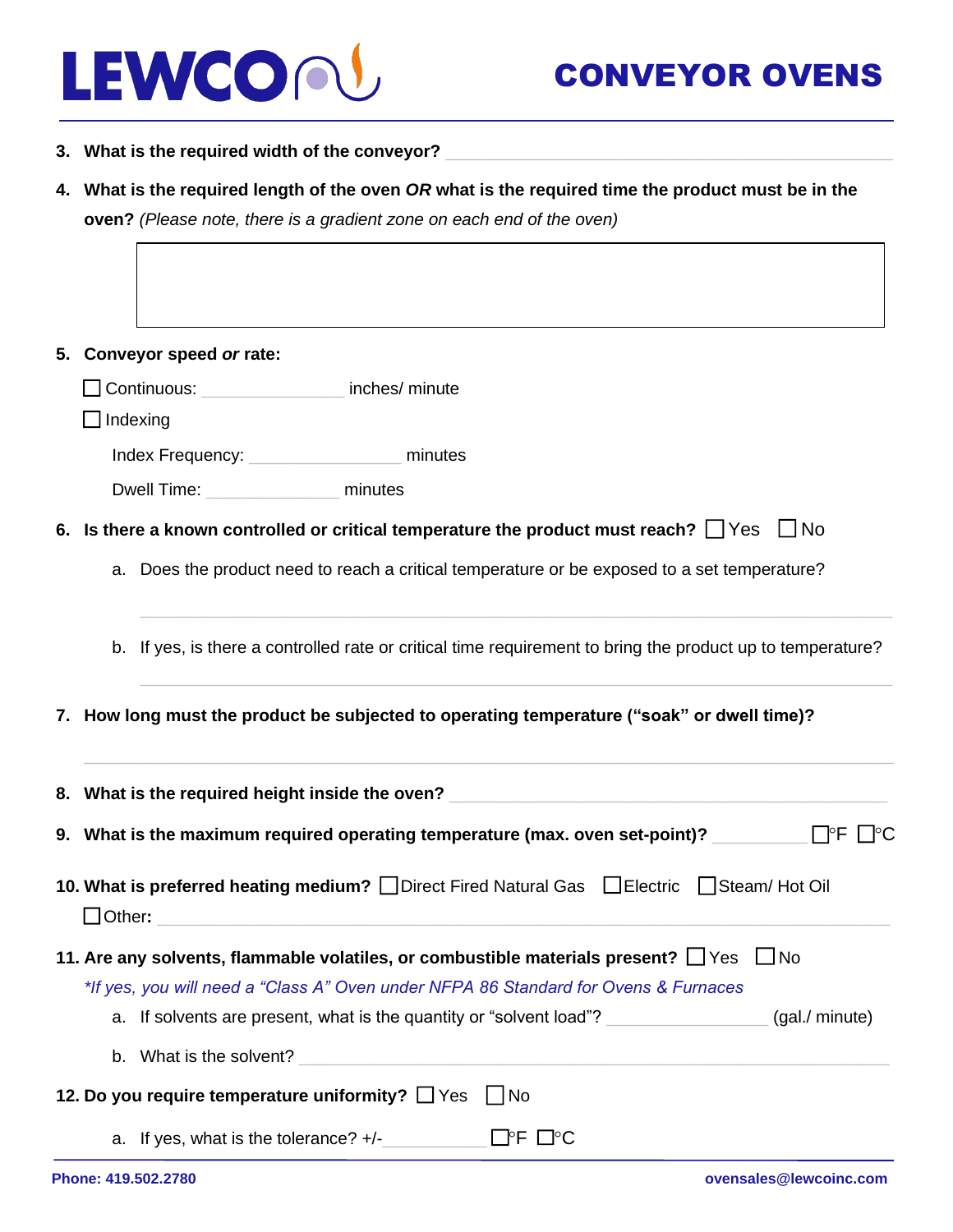

| 13. Are multiple temperature zones required? □ Yes □ No                                                        |
|----------------------------------------------------------------------------------------------------------------|
| a. If yes, please explain:                                                                                     |
|                                                                                                                |
|                                                                                                                |
|                                                                                                                |
| 14. Does the process require a cooling zone? $\Box$ Yes<br>  No                                                |
| a. If yes, please explain:                                                                                     |
|                                                                                                                |
|                                                                                                                |
| 15. What is the supply voltage? $\Box$ 480/3/60 $\Box$ Other:                                                  |
| 16. What is the preferred airflow pattern?                                                                     |
| Dual (Combination) C Horizontal C Vertical Up/Down C Dual Vertical                                             |
| $\Box$ Other:                                                                                                  |
| 17. Conveyor preference? Wire Mesh Belt C Chain & Slat Roller No Preference/ Not Sure                          |
| a. If not sure, please describe the bottom surface of the product or container that will come in contact       |
| with the conveyor (i.e. flat, rigged, etc.):                                                                   |
|                                                                                                                |
|                                                                                                                |
|                                                                                                                |
|                                                                                                                |
| 18. How is the oven loaded/ unloaded?   Another Conveyor   Robot   Manually                                    |
| $J$ Other:                                                                                                     |
| 19. LEWCO's standard load/ unload height at the entrance and exit of the oven is 30" to top of                 |
| conveyor. Is this suitable for your application? $\Box$ Yes $\Box$ No                                          |
| a. If no, please specify height requirements: __________________________________                               |
| 20. What is the required conveyor length at the entrance and exit of the oven? (Please specify units of        |
| measure)                                                                                                       |
| a. Entrance length: example and a series of the series of the series of the series of the series of the series |
|                                                                                                                |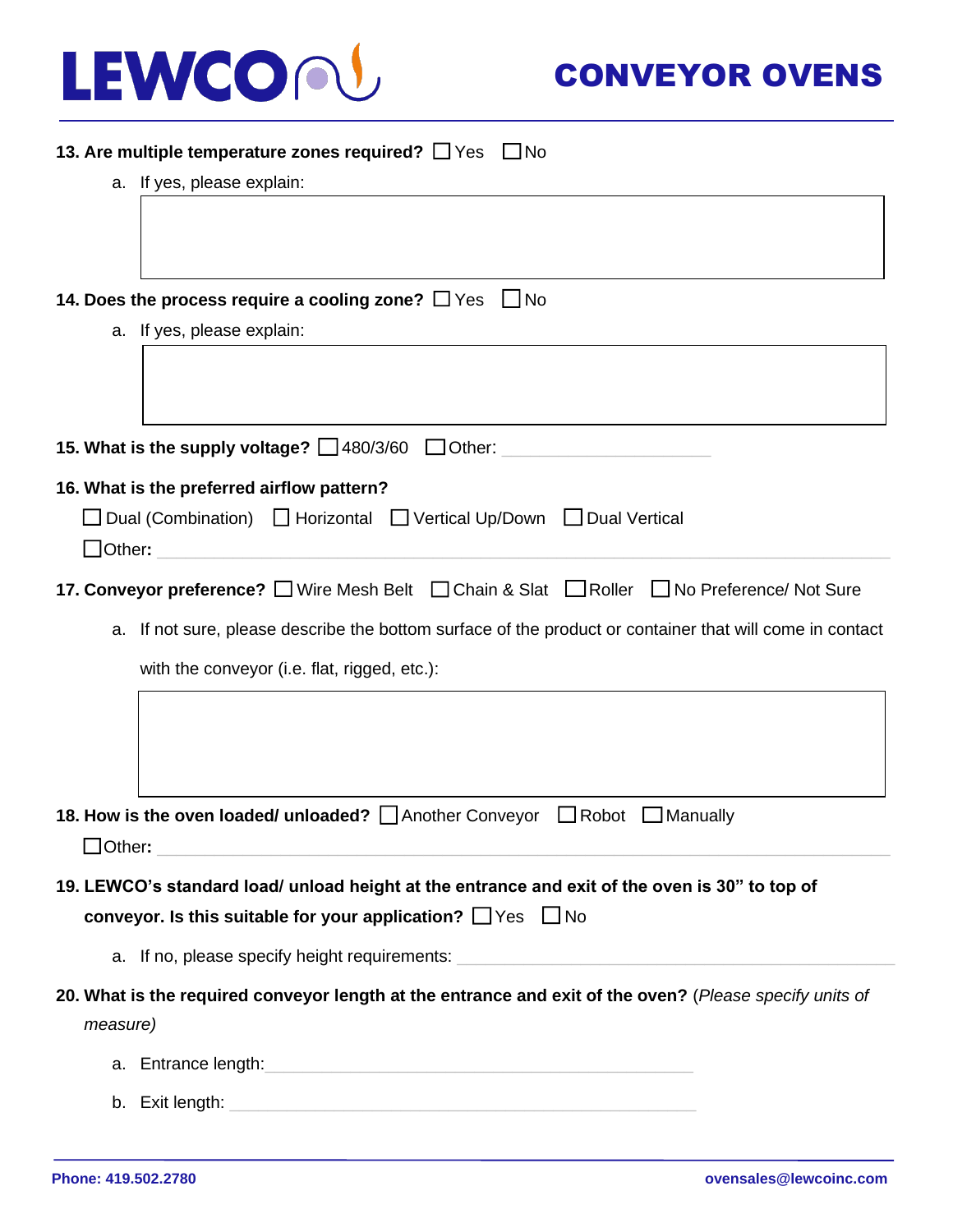## LEWCON

## CONVEYOR OVENS

|                                                                                           | 21. What kind of covers do you require for the entrance/ exit openings of the conveyor?                                                                                                                                                                                                              |  |  |  |  |  |
|-------------------------------------------------------------------------------------------|------------------------------------------------------------------------------------------------------------------------------------------------------------------------------------------------------------------------------------------------------------------------------------------------------|--|--|--|--|--|
|                                                                                           | Adjustable Insulated Plates   Vertical Lift Guillotine Doors   Open, no covers<br>$\Box$ Strip Curtains                                                                                                                                                                                              |  |  |  |  |  |
| 22. Finish? $\Box$ Standard alkyd enamel $\Box$ Premium finish for corrosive environments |                                                                                                                                                                                                                                                                                                      |  |  |  |  |  |
|                                                                                           | a. Color? Blue $\Box$ Gray $\Box$ Custom (RAL#                                                                                                                                                                                                                                                       |  |  |  |  |  |
|                                                                                           | 23. Do you require any additional options?                                                                                                                                                                                                                                                           |  |  |  |  |  |
|                                                                                           | Data Logger                                                                                                                                                                                                                                                                                          |  |  |  |  |  |
|                                                                                           | <b>Chart Recorder</b>                                                                                                                                                                                                                                                                                |  |  |  |  |  |
|                                                                                           | Zero Speed Switch for Fan(s)                                                                                                                                                                                                                                                                         |  |  |  |  |  |
|                                                                                           | <b>Exhaust Fan</b>                                                                                                                                                                                                                                                                                   |  |  |  |  |  |
|                                                                                           | <b>Exhaust Hoods</b>                                                                                                                                                                                                                                                                                 |  |  |  |  |  |
|                                                                                           | Third Party Inspection (i.e. CSA, U/L, etc.)                                                                                                                                                                                                                                                         |  |  |  |  |  |
|                                                                                           | <b>Other Requirements:</b>                                                                                                                                                                                                                                                                           |  |  |  |  |  |
|                                                                                           |                                                                                                                                                                                                                                                                                                      |  |  |  |  |  |
|                                                                                           |                                                                                                                                                                                                                                                                                                      |  |  |  |  |  |
|                                                                                           |                                                                                                                                                                                                                                                                                                      |  |  |  |  |  |
|                                                                                           |                                                                                                                                                                                                                                                                                                      |  |  |  |  |  |
|                                                                                           |                                                                                                                                                                                                                                                                                                      |  |  |  |  |  |
|                                                                                           |                                                                                                                                                                                                                                                                                                      |  |  |  |  |  |
|                                                                                           | 24. Will the equipment be installed in the USA or be exported? $\Box$ USA<br>Exported                                                                                                                                                                                                                |  |  |  |  |  |
|                                                                                           | a. If exported, please provide shipping port:                                                                                                                                                                                                                                                        |  |  |  |  |  |
|                                                                                           | Yes<br>No<br>b. If exported, do you require export crating?                                                                                                                                                                                                                                          |  |  |  |  |  |
|                                                                                           | 25. Who is responsible for shipment? $\Box$ LEWCO $\Box$ Customer                                                                                                                                                                                                                                    |  |  |  |  |  |
|                                                                                           | a. If LEWCO, please provide a shipping address for freight quote:                                                                                                                                                                                                                                    |  |  |  |  |  |
|                                                                                           | Same address as above                                                                                                                                                                                                                                                                                |  |  |  |  |  |
|                                                                                           |                                                                                                                                                                                                                                                                                                      |  |  |  |  |  |
|                                                                                           |                                                                                                                                                                                                                                                                                                      |  |  |  |  |  |
|                                                                                           | <u> 1989 - Andrea Santana, Amerikaansk politik (d. 1989)</u><br>Zip or Postal Code: <u>contract and contract and contract and contract and contract and contract and contract and contract and contract and contract and contract and contract and contract and contract and contract and contra</u> |  |  |  |  |  |
|                                                                                           |                                                                                                                                                                                                                                                                                                      |  |  |  |  |  |